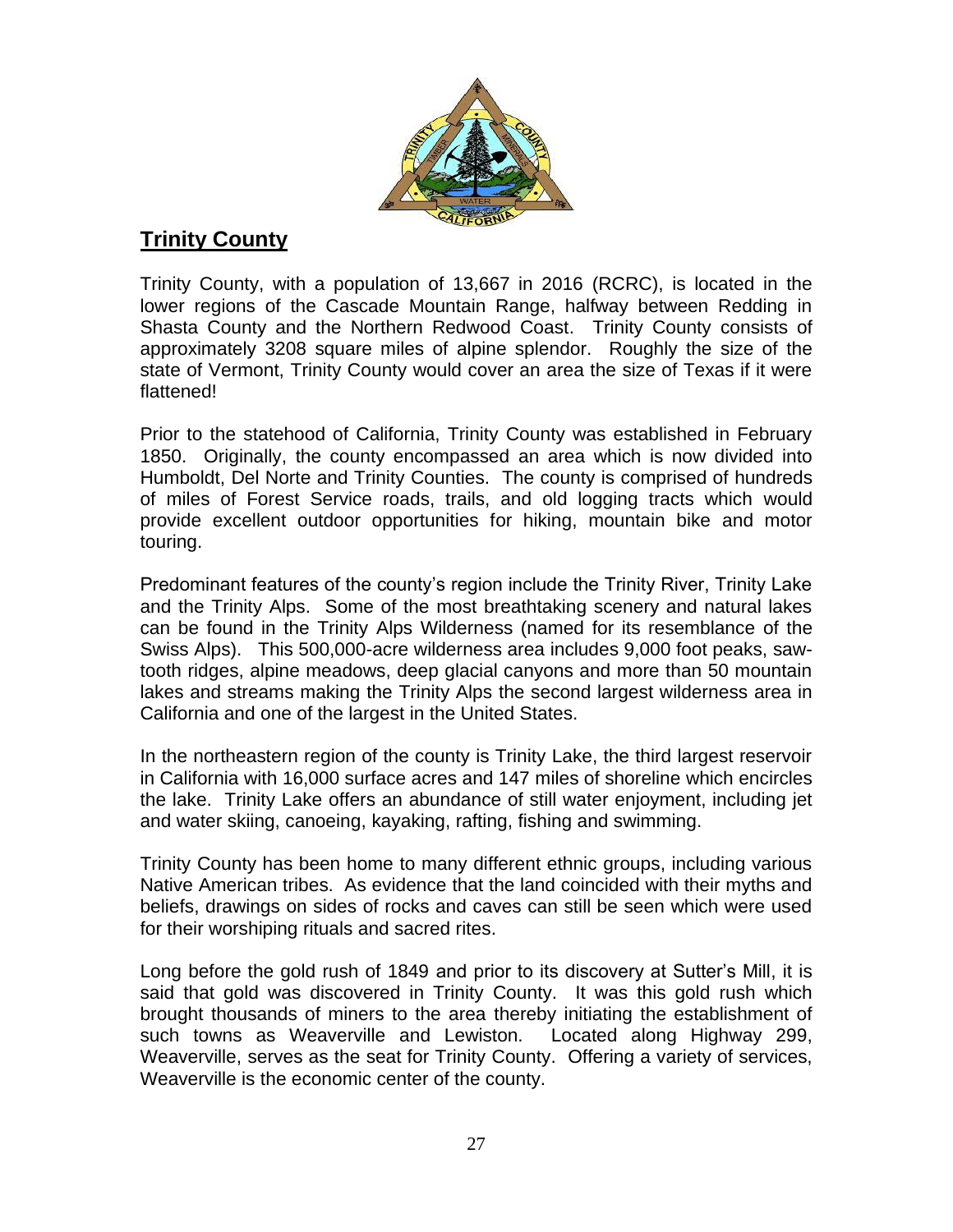At one point in Weaverville's history, there were just as many Chinese in the region seeking the riches of gold as there were Euro-Americans. Thousands of Chinese settled in the area and quickly established their claims. With them they brought their lifestyles and soon started their own businesses.

Sources: U.S. Census Bureau, 2014-2018 American Community Survey 5-Year Estimates; RCRCNet.org

In 1852, the Chinese established a Taoist temple of worship which burned down in 1873 and was rebuilt in 1875. To this day, the temple continues to be used as a place of worship. However, by 1865 with the attraction of gold fading, many Chinese either returned to China or moved on to work on the construction of the Central and Union Pacific Railways. By 1906, few Chinese descendants remained in Weaverville, however the signs of their presence still remain a part of this region*.*

Hayfork is the second largest town within the county which offers a variety of businesses, ranches and signs reminiscent of a frontier village.

# DEMOGRAPHICS

- As of the year 2016, the total population was 13,667 (RCRC) with 27.3% (Census.gov) aged 60+ and 9.46% aged 75+ (RCRC)
- The population density is roughly 4.3 (RCRC) people per square mile.

# TARGETED POPULATIONS

|  | - 75+ | 9.46% (RCRC) |
|--|-------|--------------|
|--|-------|--------------|

• Poverty 21.3% (RCRC)

#### AGRICULTURE – Top Crops

- Cattle Heifers, Steers, Milk Cows, Cull, Bulls, Calves
- Pasture Range, Irrigated
- Grapes, White
- Fruit and Nut Crops
- Nursery Products
- Hay, Other

#### LABOR FORCE

- Total county unemployment rate in 2016 was 7.1% (RCRC).
- Total labor force in the year 2016 was 5,070 (RCRC) members.